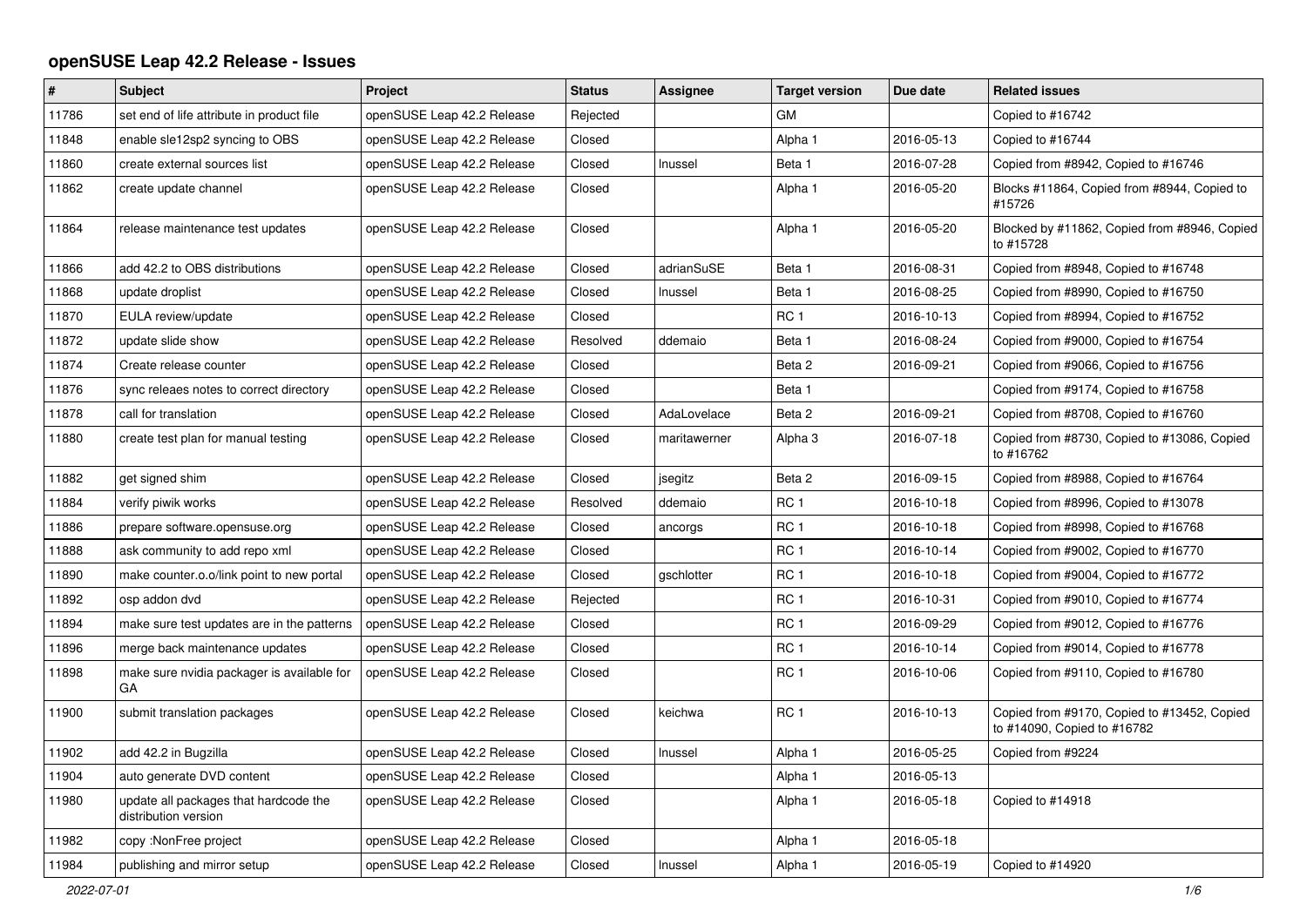| $\pmb{\#}$ | <b>Subject</b>                          | <b>Project</b>             | <b>Status</b> | <b>Assignee</b> | <b>Target version</b> | Due date   | <b>Related issues</b>                                                                         |
|------------|-----------------------------------------|----------------------------|---------------|-----------------|-----------------------|------------|-----------------------------------------------------------------------------------------------|
| 12040      | add 42.2 job templates in openQA        | openSUSE Leap 42.2 Release | Closed        | Inussel         | Alpha 1               | 2016-05-16 | <b>Blocks #12088</b>                                                                          |
| 12088      | enable iso syncing to openQA            | openSUSE Leap 42.2 Release | Closed        |                 | Alpha 1               | 2016-05-18 | Blocked by #12040, Copied to #14916                                                           |
| 12090      | stop rebuildpacs                        | openSUSE Leap 42.2 Release | Closed        | Inussel         | Alpha 1               | 2016-05-25 | Copied to #12208                                                                              |
| 12208      | stop rebuildpacs                        | openSUSE Leap 42.2 Release | Closed        |                 | Alpha <sub>2</sub>    | 2016-07-18 | Copied from #12090                                                                            |
| 12320      | re-enable kontact test                  | openSUSE Leap 42.2 Release | Resolved      | mlin7442        | Beta 1                | 2016-08-22 |                                                                                               |
| 12358      | verify betaversion in product files     | openSUSE Leap 42.2 Release | Resolved      | Inussel         | Alpha <sub>2</sub>    | 2016-06-17 | Copied to #12360, Copied to #16790                                                            |
| 12360      | verify betaversion in product files     | openSUSE Leap 42.2 Release | Closed        | Inussel         | Alpha 3               | 2016-07-15 | Copied from #12358, Copied to #12362                                                          |
| 12362      | verify betaversion in product files     | openSUSE Leap 42.2 Release | Resolved      | Inussel         | Beta 1                | 2016-08-26 | Copied from #12360, Copied to #12364                                                          |
| 12364      | verify betaversion in product files     | openSUSE Leap 42.2 Release | Closed        |                 | Beta 2                | 2016-09-23 | Copied from #12362, Copied to #12366, Copied<br>to #13622                                     |
| 12366      | remove betaversion in product files     | openSUSE Leap 42.2 Release | Closed        | Inussel         | RC <sub>1</sub>       | 2016-10-14 | Copied from #12364, Copied to #16792                                                          |
| 12412      | get uno openga worker up and running    | openSUSE Leap 42.2 Release | Closed        | gschlotter      | Alpha 3               | 2016-07-12 |                                                                                               |
| 12416      | prepare software.opensuse.org           | openSUSE Leap 42.2 Release | Closed        | ancorgs         | Alpha <sub>2</sub>    | 2016-06-21 | Copied from #8998, Copied to #12418, Copied<br>to #16796                                      |
| 12418      | prepare software.opensuse.org           | openSUSE Leap 42.2 Release | Closed        | ancorgs         | Alpha 3               | 2016-07-19 | Copied from #12416, Copied to #12420, Copied<br>to #12422, Copied to #12426                   |
| 12420      | prepare software.opensuse.org           | openSUSE Leap 42.2 Release | Closed        | ancorgs         | Beta 1                | 2016-08-30 | Copied from #12418                                                                            |
| 12422      | prepare software.opensuse.org           | openSUSE Leap 42.2 Release | Closed        | ancorgs         | Beta 2                | 2016-09-22 | Copied from #12418, Copied to #13624                                                          |
| 12426      | prepare software.opensuse.org           | openSUSE Leap 42.2 Release | Closed        | ancorgs         | RC <sub>2</sub>       | 2016-11-02 | Copied from #12418, Copied to #16798                                                          |
| 12784      | update roadmap                          | openSUSE Leap 42.2 Release | Closed        | Inussel         | Beta 1                | 2016-08-31 | Copied to #12786, Copied to #16800                                                            |
| 12786      | update roadmap                          | openSUSE Leap 42.2 Release | Closed        | Inussel         | Beta 2                | 2016-09-21 | Copied from #12784, Copied to #12788, Copied<br>to #13626                                     |
| 12788      | update roadmap                          | openSUSE Leap 42.2 Release | Closed        |                 | RC <sub>1</sub>       | 2016-10-18 | Copied from #12786, Copied to #12790                                                          |
| 12790      | update roadmap                          | openSUSE Leap 42.2 Release | Closed        |                 | RC <sub>2</sub>       | 2016-11-02 | Copied from #12788, Copied to #12792                                                          |
| 12792      | update roadmap                          | openSUSE Leap 42.2 Release | Closed        |                 | GA                    | 2016-11-16 | Copied from #12790, Copied to #16802                                                          |
| 12794      | fix upgrade instructions for /var/cache | openSUSE Leap 42.2 Release | Closed        |                 | GA                    | 2016-10-15 |                                                                                               |
| 13062      | submit new Factory packages to Leap     | openSUSE Leap 42.2 Release | Closed        | mlin7442        | Beta 1                | 2016-08-25 | Copied to #16804                                                                              |
| 13076      | Call for testing - BetaPizza Parties    | openSUSE Leap 42.2 Release | Closed        | ddemaio         | Beta 1                | 2016-08-31 | Copied from #3438, Copied to #16806                                                           |
| 13078      | verify piwik works                      | openSUSE Leap 42.2 Release | Resolved      | ddemaio         | Beta 1                | 2016-08-31 | Copied from #11884, Copied to #13080, Copied<br>to #13082, Copied to #13084, Copied to #16808 |
| 13080      | verify piwik works                      | openSUSE Leap 42.2 Release | Closed        | ddemaio         | Beta 2                | 2016-09-21 | Copied from #13078, Copied to #13628, Copied<br>to #16810                                     |
| 13082      | verify piwik works                      | openSUSE Leap 42.2 Release | Closed        | ddemaio         | RC <sub>2</sub>       | 2016-11-02 | Copied from #13078, Copied to #16812                                                          |
| 13084      | verify piwik works                      | openSUSE Leap 42.2 Release | Resolved      | ddemaio         | GA                    | 2016-11-16 | Copied from #13078, Copied to #16814                                                          |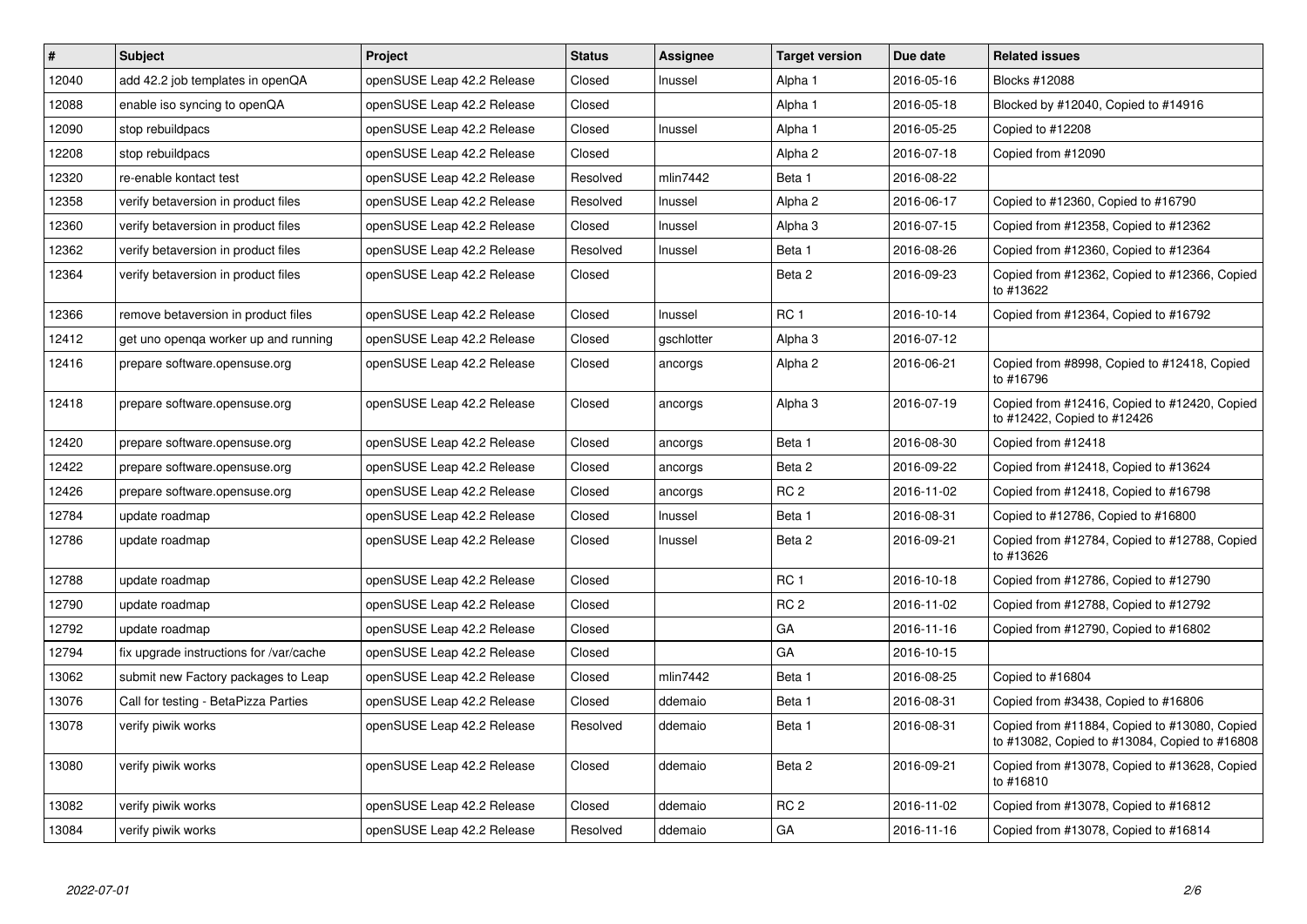| $\pmb{\#}$ | Subject                                                    | Project                    | <b>Status</b> | <b>Assignee</b> | <b>Target version</b> | Due date   | <b>Related issues</b>                                                                         |
|------------|------------------------------------------------------------|----------------------------|---------------|-----------------|-----------------------|------------|-----------------------------------------------------------------------------------------------|
| 13086      | create test plan for manual testing                        | openSUSE Leap 42.2 Release | Closed        | maritawerner    | Beta 1                | 2016-08-31 | Copied from #11880, Copied to #13088, Copied<br>to #13090, Copied to #13092, Copied to #16816 |
| 13088      | create test plan for manual testing                        | openSUSE Leap 42.2 Release | Closed        | maritawerner    | Beta 2                | 2016-09-21 | Copied from #13086, Copied to #13630                                                          |
| 13090      | create test plan for manual testing                        | openSUSE Leap 42.2 Release | Closed        | maritawerner    | RC <sub>1</sub>       | 2016-10-18 | Copied from #13086                                                                            |
| 13092      | create test plan for manual testing                        | openSUSE Leap 42.2 Release | Resolved      | okurz           | RC <sub>2</sub>       | 2016-11-02 | Copied from #13086                                                                            |
| 13096      | announce GM deadline internally                            | openSUSE Leap 42.2 Release | Closed        |                 | GM                    | 2016-11-04 | Copied from #4016, Copied to #16818                                                           |
| 13098      | check manual was generated for OSP                         | openSUSE Leap 42.2 Release | Closed        |                 | GM                    | 2016-11-11 | Copied from #4084, Copied to #16820                                                           |
| 13100      | Send Gold Master announcement for<br>developers            | openSUSE Leap 42.2 Release | Closed        |                 | GM                    | 2016-11-11 | Copied from #4088, Copied to #16822                                                           |
| 13102      | tell nvidia packager to upload drivers                     | openSUSE Leap 42.2 Release | Closed        | sndirsch        | Beta 2                | 2016-09-21 | Copied from #4232, Copied to #16824                                                           |
| 13104      | <b>IPRQ</b>                                                | openSUSE Leap 42.2 Release | Closed        | Inussel         | GM                    | 2016-11-11 | Copied from #4086, Copied to #16826                                                           |
| 13190      | translate plasma-pk-updates                                | openSUSE Leap 42.2 Release | Closed        |                 | Beta 2                | 2016-09-15 | Copied to #16828                                                                              |
| 13224      | Publish announcement of Beta 1                             | openSUSE Leap 42.2 Release | Closed        | ddemaio         | Beta 1                | 2016-08-31 | Copied from #3440, Copied to #16830                                                           |
| 13226      | create repo-md, ARCHIVES.gz,<br>ChangeLog, Is-IR.gz etc    | openSUSE Leap 42.2 Release | Closed        | Inussel         | Beta 1                | 2016-08-26 | Copied from #3450, Copied to #16832                                                           |
| 13232      | remove test updates from the patterns                      | openSUSE Leap 42.2 Release | Closed        |                 | GM                    | 2016-11-09 | Copied from #4042, Copied to #16834                                                           |
| 13234      | merge back maintenance updates                             | openSUSE Leap 42.2 Release | Closed        |                 | <b>GM</b>             | 2016-11-09 | Copied from #9016, Copied to #16836                                                           |
| 13238      | call to update release notes                               | openSUSE Leap 42.2 Release | Closed        | AdaLovelace     | GM                    | 2016-11-08 | Copied from #9292, Copied to #16838                                                           |
| 13240      | evaluate results of manual testing with<br>release manager | openSUSE Leap 42.2 Release | Closed        |                 | GM                    | 2016-11-08 | Copied from #9308, Copied to #16840                                                           |
| 13254      | check which packages turned into a fork                    | openSUSE Leap 42.2 Release | Resolved      | dimstar         | Beta 2                | 2016-09-13 | Copied to #16842                                                                              |
| 13256      | disable iso download in openQA                             | openSUSE Leap 42.2 Release | Closed        |                 | GA                    | 2016-11-15 | Copied to #16844                                                                              |
| 13260      | <b>Security Audit</b>                                      | openSUSE Leap 42.2 Release | Resolved      | msmeissn        | Beta 2                | 2016-09-15 | Copied to #13262, Copied to #16846                                                            |
| 13262      | <b>Security Audit</b>                                      | openSUSE Leap 42.2 Release | Closed        | msmeissn        | RC <sub>1</sub>       | 2016-10-24 | Copied from #13260, Copied to #13264, Copied<br>to #16848                                     |
| 13264      | <b>Security Audit</b>                                      | openSUSE Leap 42.2 Release | Closed        |                 | GM                    | 2016-11-18 | Copied from #13262, Copied to #16850                                                          |
| 13274      | send deadline reminder                                     | openSUSE Leap 42.2 Release | Closed        | Inussel         | Beta 2                | 2016-09-09 | Copied to #13632                                                                              |
| 13308      | update opensuse wiki                                       | openSUSE Leap 42.2 Release | Resolved      | AdaLovelace     | GA                    | 2016-11-17 | Copied from #9026, Copied to #16852                                                           |
| 13310      | move previous release to archive                           | openSUSE Leap 42.2 Release | Resolved      | AdaLovelace     | GA                    | 2016-11-13 | Copied from #9028, Copied to #16854                                                           |
| 13312      | update wiki pages                                          | openSUSE Leap 42.2 Release | Closed        | AdaLovelace     | GA                    | 2016-11-17 | Copied from #9030, Copied to #16856                                                           |
| 13314      | install Leap 42.2 wiki pages as default                    | openSUSE Leap 42.2 Release | Closed        |                 | GA                    | 2016-11-13 | Copied from #9032, Copied to #16858                                                           |
| 13316      | check all wiki pages on release day                        | openSUSE Leap 42.2 Release | Closed        |                 | GA                    | 2016-11-16 | Copied from #9034, Copied to #16860                                                           |
| 13318      | create basic wiki structure for new release                | openSUSE Leap 42.2 Release | Resolved      | AdaLovelace     | GA                    | 2016-10-20 | Copied from #9036, Copied to #16862                                                           |
| 13320      | fix upgrade instructions in wiki                           | openSUSE Leap 42.2 Release | Resolved      | AdaLovelace     | GA                    | 2016-11-13 | Copied from #9038, Copied to #16864                                                           |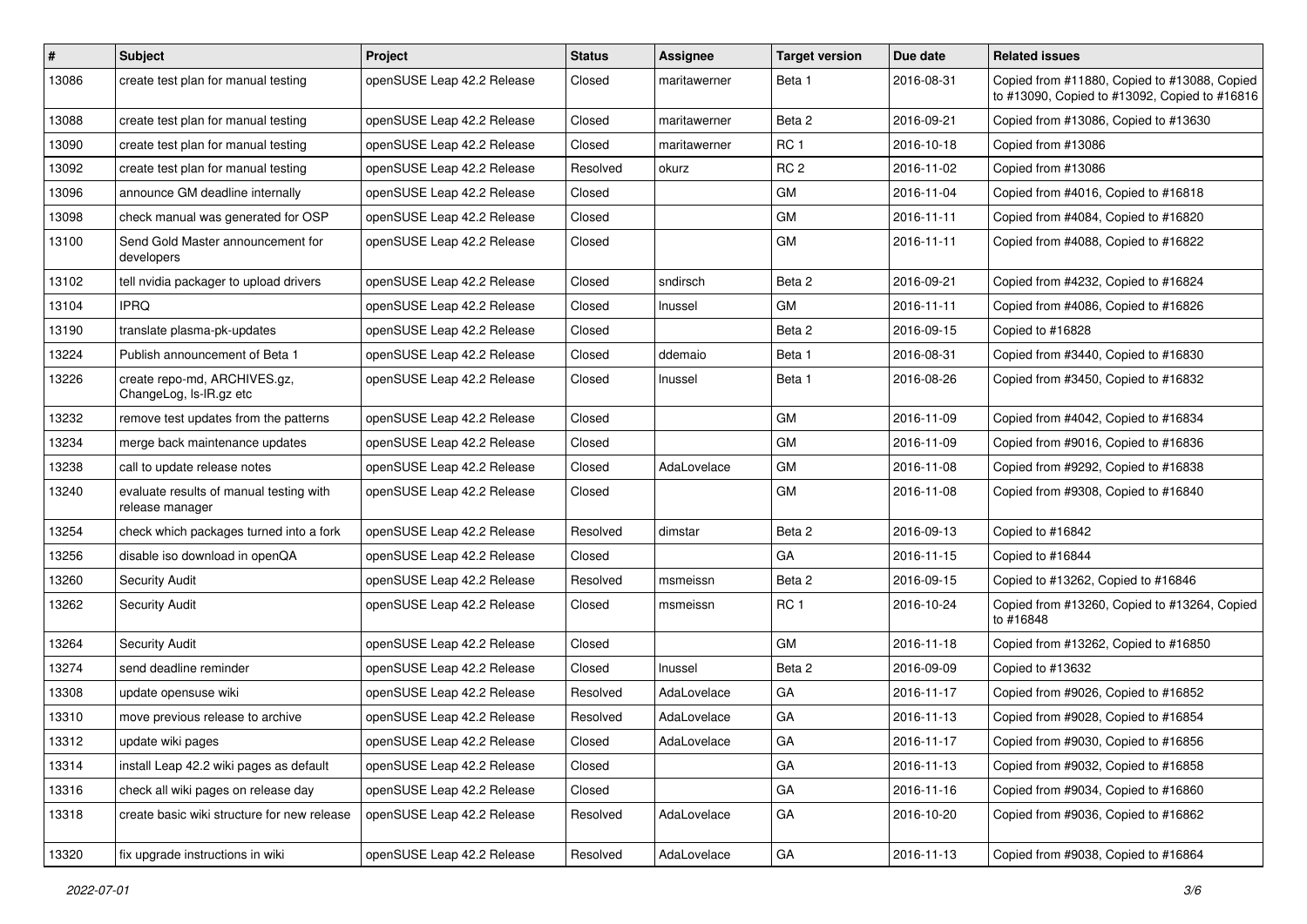| $\vert$ # | <b>Subject</b>                                                            | <b>Project</b>             | <b>Status</b> | Assignee    | <b>Target version</b> | Due date   | <b>Related issues</b>               |
|-----------|---------------------------------------------------------------------------|----------------------------|---------------|-------------|-----------------------|------------|-------------------------------------|
| 13324     | publish docu                                                              | openSUSE Leap 42.2 Release | Closed        |             | GA                    | 2016-11-16 | Copied from #8710, Copied to #16866 |
| 13326     | communicate GM issues to marketing                                        | openSUSE Leap 42.2 Release | Resolved      | ddemaio     | GA                    | 2016-11-16 | Copied from #8712, Copied to #16868 |
| 13328     | marketing brainstorm session                                              | openSUSE Leap 42.2 Release | Resolved      | ddemaio     | GA                    | 2016-10-26 | Copied from #8714, Copied to #16870 |
| 13330     | remind opensuse.org admins of release                                     | openSUSE Leap 42.2 Release | Closed        |             | GA                    | 2016-11-14 | Copied from #8716, Copied to #16872 |
| 13332     | find external BT seeders                                                  | openSUSE Leap 42.2 Release | Closed        |             | GA                    | 2016-11-14 | Copied from #8718                   |
| 13334     | sync the release to the mirrors                                           | openSUSE Leap 42.2 Release | Closed        |             | GA                    | 2016-11-11 | Copied from #8722, Copied to #16876 |
| 13336     | ask maintenance to remove the test<br>updates                             | openSUSE Leap 42.2 Release | Closed        |             | GA                    | 2016-11-15 | Copied from #8724, Copied to #16878 |
| 13338     | tell maintenance&security about GM                                        | openSUSE Leap 42.2 Release | Closed        |             | GA                    | 2016-11-11 | Copied from #8726, Copied to #16880 |
| 13340     | get openSUSE in the Cloud                                                 | openSUSE Leap 42.2 Release | Closed        |             | GA                    | 2016-11-16 | Copied from #8728, Copied to #16882 |
| 13342     | Adapt http://mirrors.opensuse.org to list<br>the new release              | openSUSE Leap 42.2 Release | Resolved      | gschlotter  | GA                    | 2016-11-05 | Copied from #8772, Copied to #16884 |
| 13344     | Publish an article asking people to help<br>promote the upcoming release. | openSUSE Leap 42.2 Release | Rejected      | ddemaio     | GA                    | 2016-09-29 | Copied from #9126, Copied to #16886 |
| 13346     | Update the rsync modules to include new<br>ISO and repo                   | openSUSE Leap 42.2 Release | Closed        | gschlotter  | GA                    | 2016-11-14 | Copied from #9128, Copied to #16888 |
| 13348     | install google alerts                                                     | openSUSE Leap 42.2 Release | Resolved      | ddemaio     | GA                    | 2016-11-16 | Copied from #9140, Copied to #16890 |
| 13350     | make GM images available                                                  | openSUSE Leap 42.2 Release | Closed        |             | GA                    | 2016-11-11 | Copied from #9142, Copied to #16892 |
| 13354     | Switch count down to hourly rendering                                     | openSUSE Leap 42.2 Release | Closed        |             | GA                    | 2016-11-16 | Copied from #9146, Copied to #16894 |
| 13356     | change openSUSE-current                                                   | openSUSE Leap 42.2 Release | Closed        |             | GА                    | 2016-11-16 | Copied from #9148, Copied to #16896 |
| 13360     | adjust knapsack for GM                                                    | openSUSE Leap 42.2 Release | Closed        | aplanas     | GA                    | 2016-11-11 | Copied from #9152, Copied to #16898 |
| 13362     | set up update-test project                                                | openSUSE Leap 42.2 Release | Closed        |             | GA                    | 2016-11-16 | Copied from #9304, Copied to #16900 |
| 13364     | notify mirror admins                                                      | openSUSE Leap 42.2 Release | Resolved      | Inussel     | GA                    | 2016-11-11 | Copied from #9382, Copied to #16902 |
| 13366     | shop.opensuse.org                                                         | openSUSE Leap 42.2 Release | Closed        |             | GA                    | 2016-11-16 | Copied from #9130, Copied to #16904 |
| 13368     | request new box image and link                                            | openSUSE Leap 42.2 Release | Resolved      | bmwiedemann | GA                    | 2016-11-16 | Copied from #9132, Copied to #16906 |
| 13370     | update shop.opensuse.org                                                  | openSUSE Leap 42.2 Release | Closed        |             | GA                    | 2016-11-16 | Copied from #9134, Copied to #16908 |
| 13372     | update wiki                                                               | openSUSE Leap 42.2 Release | Resolved      | bmwiedemann | GA                    | 2016-11-16 | Copied from #9136, Copied to #16910 |
| 13384     | Get screenshots taken                                                     | openSUSE Leap 42.2 Release | Resolved      | ddemaio     | GA                    | 2016-11-09 | Copied from #9074, Copied to #16916 |
| 13386     | Write community announcement for<br>news.o.o                              | openSUSE Leap 42.2 Release | Resolved      | ddemaio     | GA                    | 2016-11-09 | Copied from #9076, Copied to #16918 |
| 13388     | <b>Write Press Announcement</b>                                           | openSUSE Leap 42.2 Release | Resolved      | ddemaio     | GA                    | 2016-11-09 | Copied from #9078, Copied to #16920 |
| 13390     | Create a draft press announcement                                         | openSUSE Leap 42.2 Release | Resolved      | ddemaio     | GA                    | 2016-11-04 | Copied from #9080, Copied to #16922 |
| 13392     | Get feedback on the draft press announce                                  | openSUSE Leap 42.2 Release | Resolved      | ddemaio     | GA                    | 2016-11-04 | Copied from #9082, Copied to #16924 |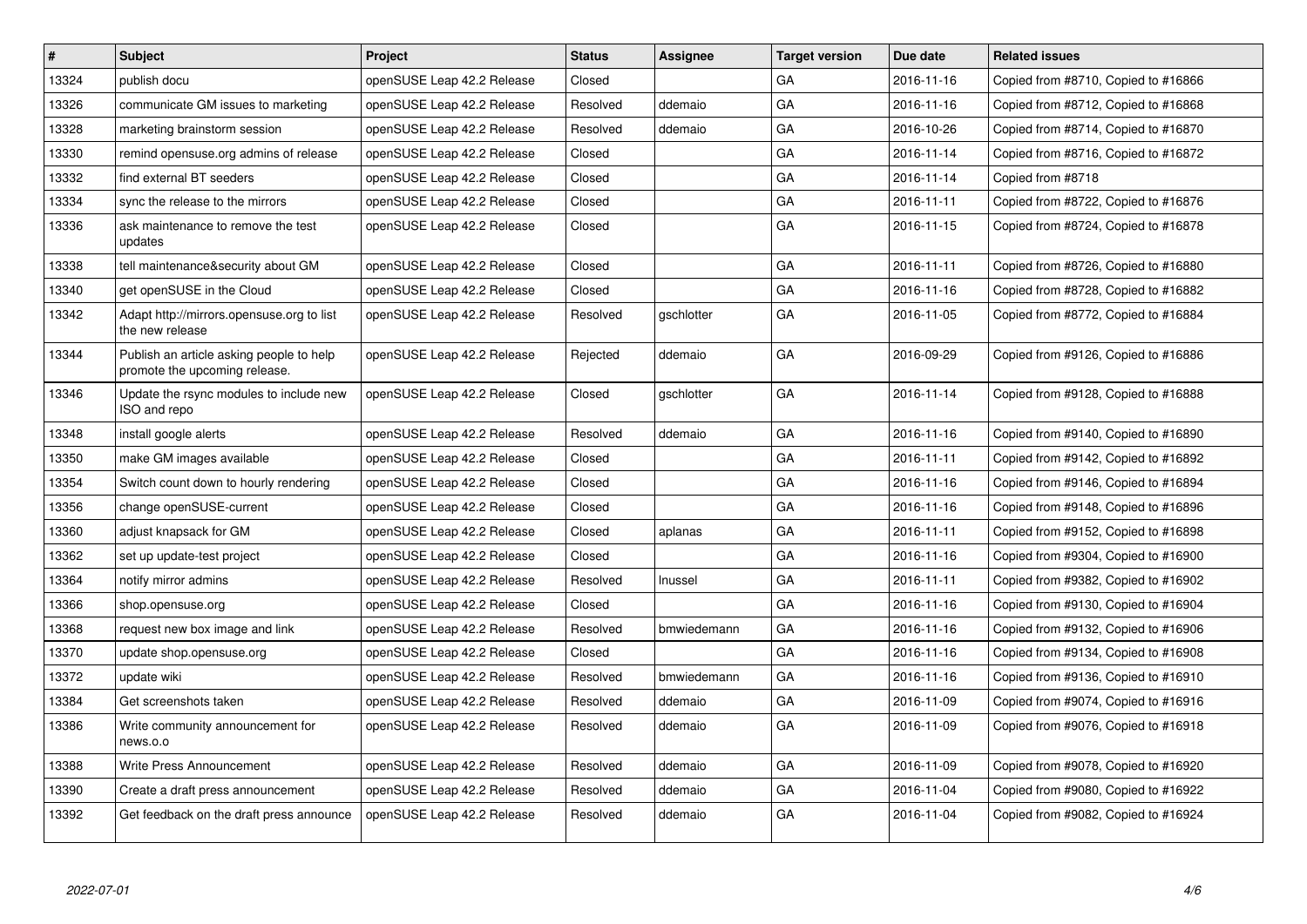| #     | Subject                                                                                 | <b>Project</b>             | <b>Status</b> | Assignee    | <b>Target version</b> | Due date   | <b>Related issues</b>                                     |
|-------|-----------------------------------------------------------------------------------------|----------------------------|---------------|-------------|-----------------------|------------|-----------------------------------------------------------|
| 13394 | Let our PR Agencies have one last look at<br>the announcement                           | openSUSE Leap 42.2 Release | Rejected      | ddemaio     | GA                    | 2016-11-09 | Copied from #9084, Copied to #16926                       |
| 13396 | Get quotes from important people                                                        | openSUSE Leap 42.2 Release | Resolved      | ddemaio     | GA                    | 2016-11-07 | Copied from #9086, Copied to #16928                       |
| 13398 | Create a Press Kit and send it to the press                                             | openSUSE Leap 42.2 Release | Resolved      | ddemaio     | GA                    | 2016-11-16 | Copied from #9088, Copied to #16930                       |
| 13400 | Create list of people who can be<br>interviewed                                         | openSUSE Leap 42.2 Release | Resolved      | ddemaio     | GA                    | 2016-11-16 | Copied from #9090, Copied to #16932                       |
| 13402 | Write 'reviewers guide', the mail for the<br>press                                      | openSUSE Leap 42.2 Release | Resolved      | ddemaio     | GA                    | 2016-11-07 | Copied from #9092, Copied to #16934                       |
| 13404 | Assemble press kit.                                                                     | openSUSE Leap 42.2 Release | Resolved      | ddemaio     | GA                    | 2016-11-09 | Copied from #9094, Copied to #16936                       |
| 13406 | send press kit                                                                          | openSUSE Leap 42.2 Release | Resolved      | ddemaio     | GA                    | 2016-11-11 | Copied from #9096, Copied to #16938                       |
| 13408 | Write the Feature Guide                                                                 | openSUSE Leap 42.2 Release | Resolved      | ddemaio     | GA                    | 2016-11-09 | Copied from #9098, Copied to #16940                       |
| 13410 | Move Major Features to feature guide<br>page                                            | openSUSE Leap 42.2 Release | Resolved      | ddemaio     | GA                    | 2016-11-09 | Copied from #9100, Copied to #16942                       |
| 13412 | Get features page finished                                                              | openSUSE Leap 42.2 Release | Resolved      | ddemaio     | GA                    | 2016-11-09 | Copied from #9102, Copied to #16944                       |
| 13414 | Get technical review                                                                    | openSUSE Leap 42.2 Release | Resolved      | ddemaio     | GA                    | 2016-11-09 | Copied from #9104, Copied to #16946                       |
| 13416 | Add features from distrowatch                                                           | openSUSE Leap 42.2 Release | Rejected      | ddemaio     | GA                    | 2016-11-09 | Copied from #9106, Copied to #16948                       |
| 13418 | Gather info from major pieces of our<br>release onto Major_features page                | openSUSE Leap 42.2 Release | Rejected      | ddemaio     | GA                    | 2016-11-09 | Copied from #9108, Copied to #16950                       |
| 13420 | translate release announcement                                                          | openSUSE Leap 42.2 Release | Closed        |             | GA                    | 2016-11-11 | Copied from #9138, Copied to #16952                       |
| 13422 | software.opensuse.org                                                                   | openSUSE Leap 42.2 Release | Closed        | ancorgs     | GA                    | 2016-11-16 | Copied from #8764, Copied to #16954                       |
| 13430 | <b>Release Parties</b>                                                                  | openSUSE Leap 42.2 Release | Resolved      | ddemaio     | GA                    | 2016-11-09 | Copied from #9042, Copied to #16956                       |
| 13432 | Write release party invitation article                                                  | openSUSE Leap 42.2 Release | Resolved      | ddemaio     | GA                    | 2016-11-09 | Copied from #9044, Copied to #16958                       |
| 13434 | Update release party wiki pages                                                         | openSUSE Leap 42.2 Release | Resolved      | AdaLovelace | GA                    | 2016-11-09 | Copied from #9046, Copied to #16960                       |
| 13436 | Create event pages on Facebook,<br>Google+                                              | openSUSE Leap 42.2 Release | Rejected      | ddemaio     | GA                    | 2016-11-09 | Copied from #9048, Copied to #16962                       |
| 13438 | release party poster                                                                    | openSUSE Leap 42.2 Release | Closed        |             | GA                    | 2016-11-09 | Copied from #9050, Copied to #16964                       |
| 13440 | Social media marketing                                                                  | openSUSE Leap 42.2 Release | Resolved      | ddemaio     | GA                    | 2016-11-14 | Copied from #9052, Copied to #16694                       |
| 13444 | Make sure we have the right people<br>prepared to send out the social media<br>messages | openSUSE Leap 42.2 Release | Resolved      | ddemaio     | GA                    | 2016-11-14 | Copied from #9056, Copied to #16968                       |
| 13448 | translate social media messages                                                         | openSUSE Leap 42.2 Release | Closed        |             | GA                    | 2016-11-14 | Copied from #9060, Copied to #16970                       |
| 13450 | Create social media backgrounds and<br>badges                                           | openSUSE Leap 42.2 Release | Closed        |             | GA                    | 2016-11-14 | Copied from #9068, Copied to #16696                       |
| 13452 | submit translation packages                                                             | openSUSE Leap 42.2 Release | Resolved      |             | Beta 1                | 2016-08-26 | Copied from #11900, Copied to #13454, Copied<br>to #16972 |
| 13454 | submit translation packages                                                             | openSUSE Leap 42.2 Release | Closed        | keichwa     | Beta 2                | 2016-09-16 | Copied from #13452, Copied to #13634, Copied<br>to #16974 |